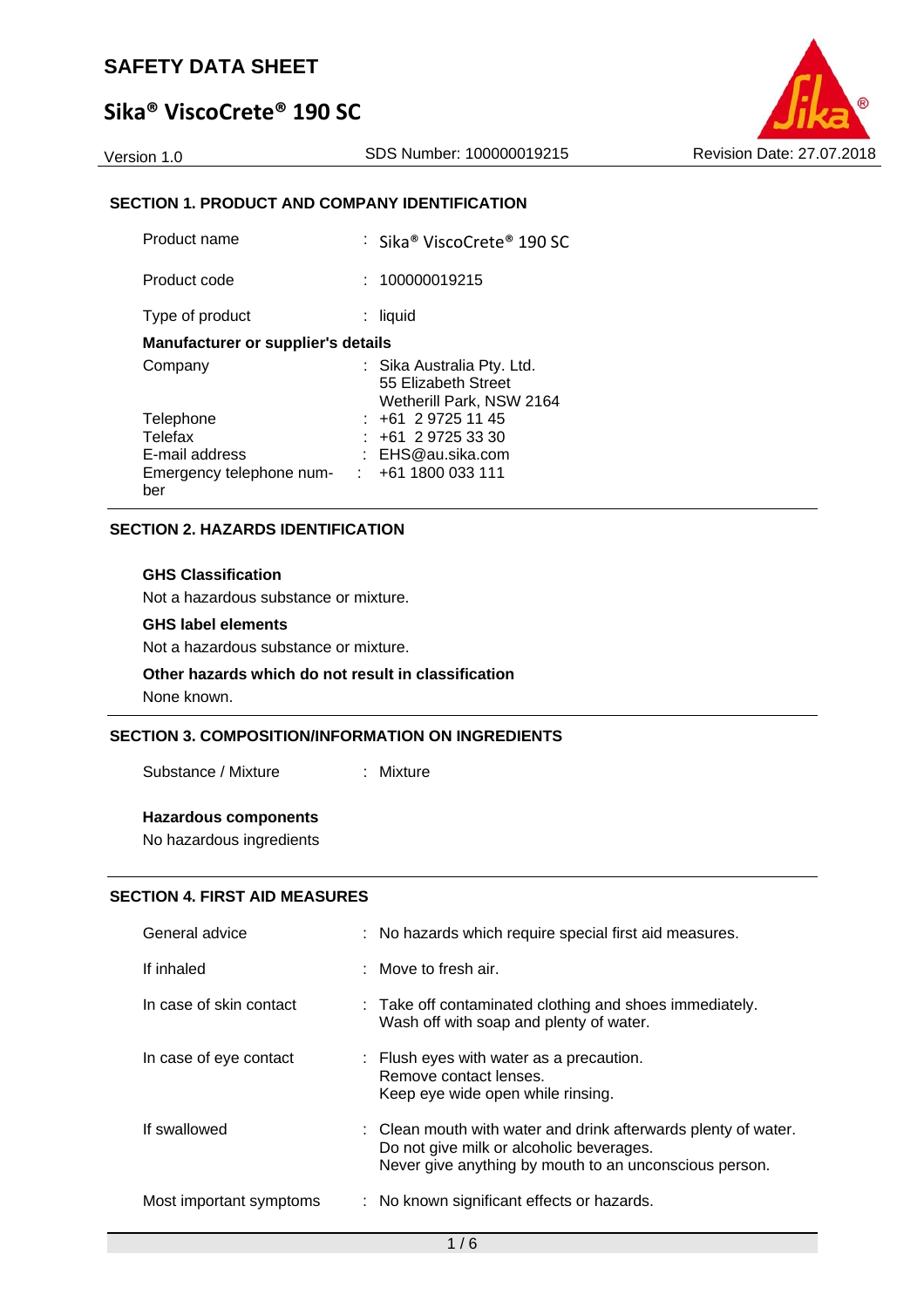# **Sika® ViscoCrete® 190 SC**

| Version 1.0                            | SDS Number: 100000019215                                                        | Revision Date: 27.07.2018 |
|----------------------------------------|---------------------------------------------------------------------------------|---------------------------|
| and effects, both acute and<br>delayed | See Section 11 for more detailed information on health effects<br>and symptoms. |                           |
| Notes to physician                     | : Treat symptomatically.                                                        |                           |

®

### **SECTION 5. FIREFIGHTING MEASURES**

| Suitable extinguishing media        | : Use extinguishing measures that are appropriate to local cir-<br>cumstances and the surrounding environment. |
|-------------------------------------|----------------------------------------------------------------------------------------------------------------|
| Hazardous combustion prod-<br>ucts  | : No hazardous combustion products are known                                                                   |
| Specific extinguishing meth-<br>ods | : Standard procedure for chemical fires.                                                                       |
| for firefighters                    | Special protective equipment : In the event of fire, wear self-contained breathing apparatus.                  |

### **SECTION 6. ACCIDENTAL RELEASE MEASURES**

| Personal precautions, protec-<br>tive equipment and emer-<br>gency procedures | : For personal protection see section 8.                                                                     |
|-------------------------------------------------------------------------------|--------------------------------------------------------------------------------------------------------------|
| Environmental precautions                                                     | : No special environmental precautions required.                                                             |
| Methods and materials for<br>containment and cleaning up                      | : Wipe up with absorbent material (e.g. cloth, fleece).<br>Keep in suitable, closed containers for disposal. |

### **SECTION 7. HANDLING AND STORAGE**

| Advice on protection against<br>fire and explosion | : Normal measures for preventive fire protection.                                                                                                       |
|----------------------------------------------------|---------------------------------------------------------------------------------------------------------------------------------------------------------|
| Advice on safe handling                            | : For personal protection see section 8.<br>No special handling advice required.<br>Follow standard hygiene measures when handling chemical<br>products |
| Hygiene measures                                   | : When using do not eat or drink.<br>When using do not smoke.                                                                                           |
| Conditions for safe storage                        | : Keep container tightly closed in a dry and well-ventilated<br>place.<br>Store in accordance with local regulations.                                   |
| Materials to avoid                                 | : No special restrictions on storage with other products.                                                                                               |

### **SECTION 8. EXPOSURE CONTROLS/PERSONAL PROTECTION**

### **Components with workplace control parameters**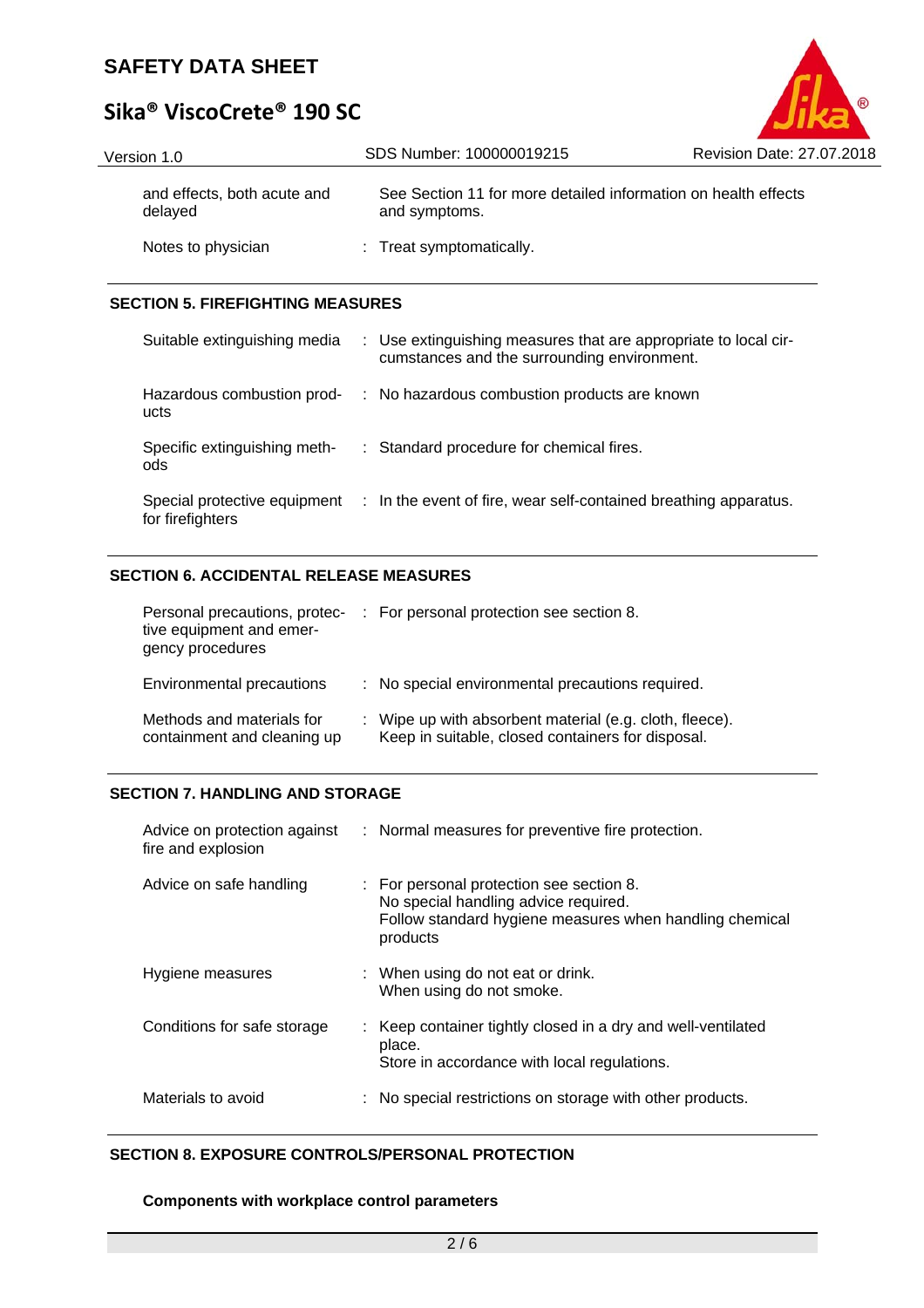# **Sika® ViscoCrete® 190 SC**



Contains no substances with occupational exposure limit values.

| Personal protective equipment |                                                                                                                                                                                                                                                                                                                                                                                                                                                                                     |
|-------------------------------|-------------------------------------------------------------------------------------------------------------------------------------------------------------------------------------------------------------------------------------------------------------------------------------------------------------------------------------------------------------------------------------------------------------------------------------------------------------------------------------|
| Respiratory protection        | : Use respiratory protection unless adequate local exhaust<br>ventilation is provided or exposure assessment demonstrates<br>that exposures are within recommended exposure guidelines.<br>The filter class for the respirator must be suitable for the max-<br>imum expected contaminant concentration<br>(gas/vapour/aerosol/particulates) that may arise when han-<br>dling the product. If this concentration is exceeded, self-<br>contained breathing apparatus must be used. |
| Hand protection               | : Chemical-resistant, impervious gloves complying with an ap-<br>proved standard should be worn at all times when handling<br>chemical products if a risk assessment indicates this is nec-<br>essary.                                                                                                                                                                                                                                                                              |
| Eye protection                | : Safety eyewear complying with an approved standard should<br>be used when a risk assessment indicates this is necessary.                                                                                                                                                                                                                                                                                                                                                          |
| Skin and body protection      | : Choose body protection in relation to its type, to the concen-<br>tration and amount of dangerous substances, and to the spe-<br>cific work-place.                                                                                                                                                                                                                                                                                                                                |

### **SECTION 9. PHYSICAL AND CHEMICAL PROPERTIES**

| Appearance                              | ÷  | liquid                     |
|-----------------------------------------|----|----------------------------|
| Colour                                  | t  | light brown                |
| Odour                                   | ÷  | No data available          |
| Odour Threshold                         |    | No data available          |
| рH                                      |    | ca. 3.5, $(20 °C (68 °F))$ |
| Melting point/range / Freezing<br>point | ÷. | No data available          |
| Boiling point/boiling range             |    | No data available          |
| Flash point                             |    | Not applicable             |
| Evaporation rate                        | ÷  | No data available          |
| Flammability                            |    | No data available          |
|                                         |    |                            |
| Upper explosion limit                   |    | No data available          |
| Lower explosion limit                   | t. | No data available          |
| Vapour pressure                         |    | 23 hPa (17 mmHg)           |
| Relative vapour density                 | ÷. | No data available          |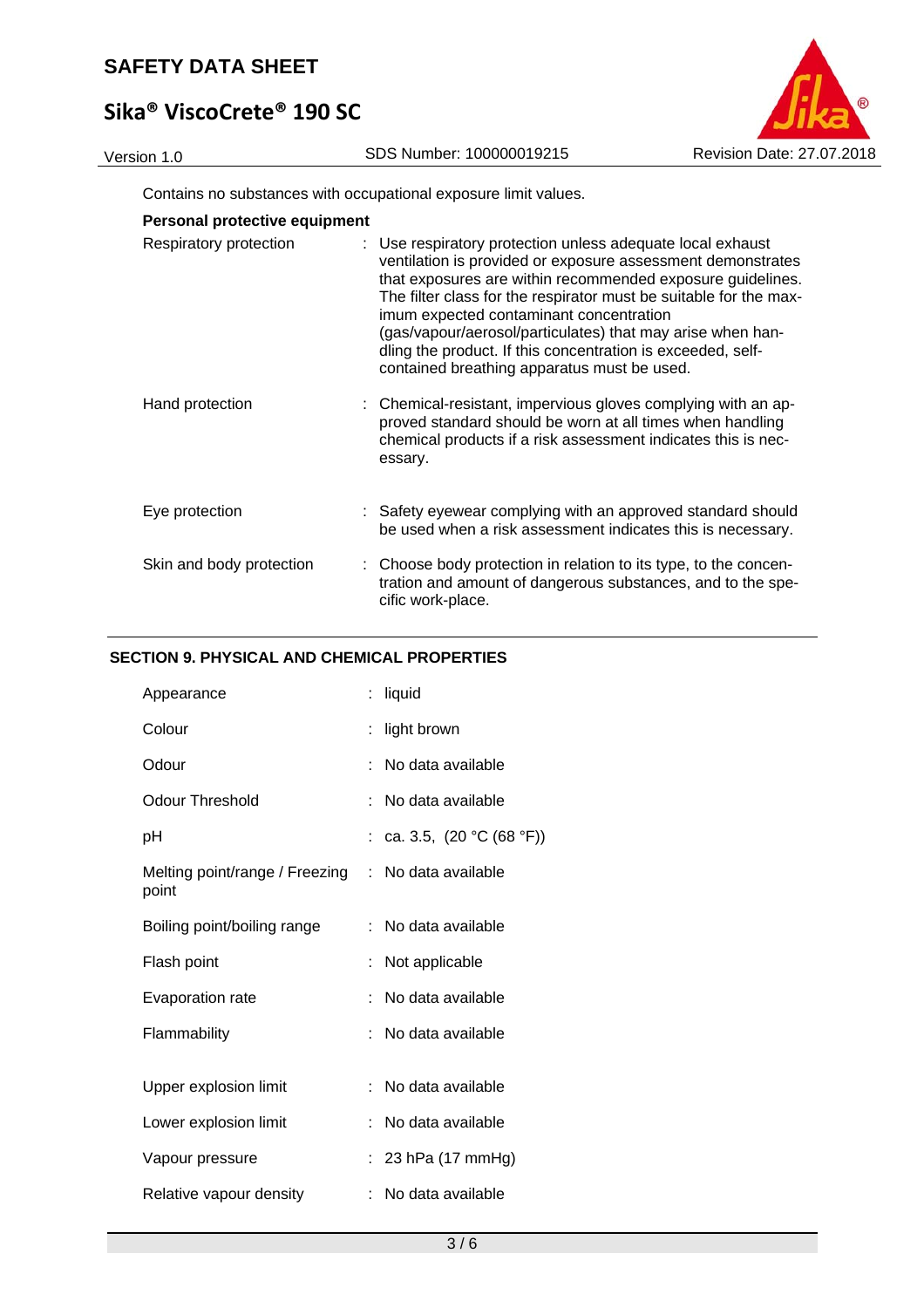# **Sika® ViscoCrete® 190 SC**

Version 1.0 SDS Number: 100000019215

| Revision Date: 27.07.2018 |
|---------------------------|
|                           |

| Density                                    | : ca. 1.06 g/cm3 (20 °C (68 °F) ()) |
|--------------------------------------------|-------------------------------------|
| Solubility(ies)<br>Water solubility        | $:$ soluble                         |
| Partition coefficient: n-<br>octanol/water | : No data available                 |
| Auto-ignition temperature                  | : No data available                 |
| Decomposition temperature                  | : No data available                 |
| Viscosity, dynamic                         | : No data available                 |
| Viscosity, kinematic                       | : No data available                 |
| Explosive properties                       | : No data available                 |
| Molecular weight                           | : No data available                 |
| VOC-EU (solvent)                           | : $7.82$ g/l                        |

### **SECTION 10. STABILITY AND REACTIVITY**

| Reactivity                                          | : No dangerous reaction known under conditions of normal use.          |  |  |
|-----------------------------------------------------|------------------------------------------------------------------------|--|--|
| Chemical stability                                  | : The product is chemically stable.                                    |  |  |
| tions                                               | Possibility of hazardous reac- : No hazards to be specially mentioned. |  |  |
| Conditions to avoid                                 | $\therefore$ No data available                                         |  |  |
| Incompatible materials                              | : No data available                                                    |  |  |
| No decomposition if stored and applied as directed. |                                                                        |  |  |

### **SECTION 11. TOXICOLOGICAL INFORMATION**

**Acute toxicity**  No data available **Skin corrosion/irritation** 

Not classified based on available information.

### **Serious eye damage/eye irritation**

Not classified based on available information.

#### **Respiratory or skin sensitisation**

Skin sensitisation: Not classified based on available information. Respiratory sensitisation: Not classified based on available information.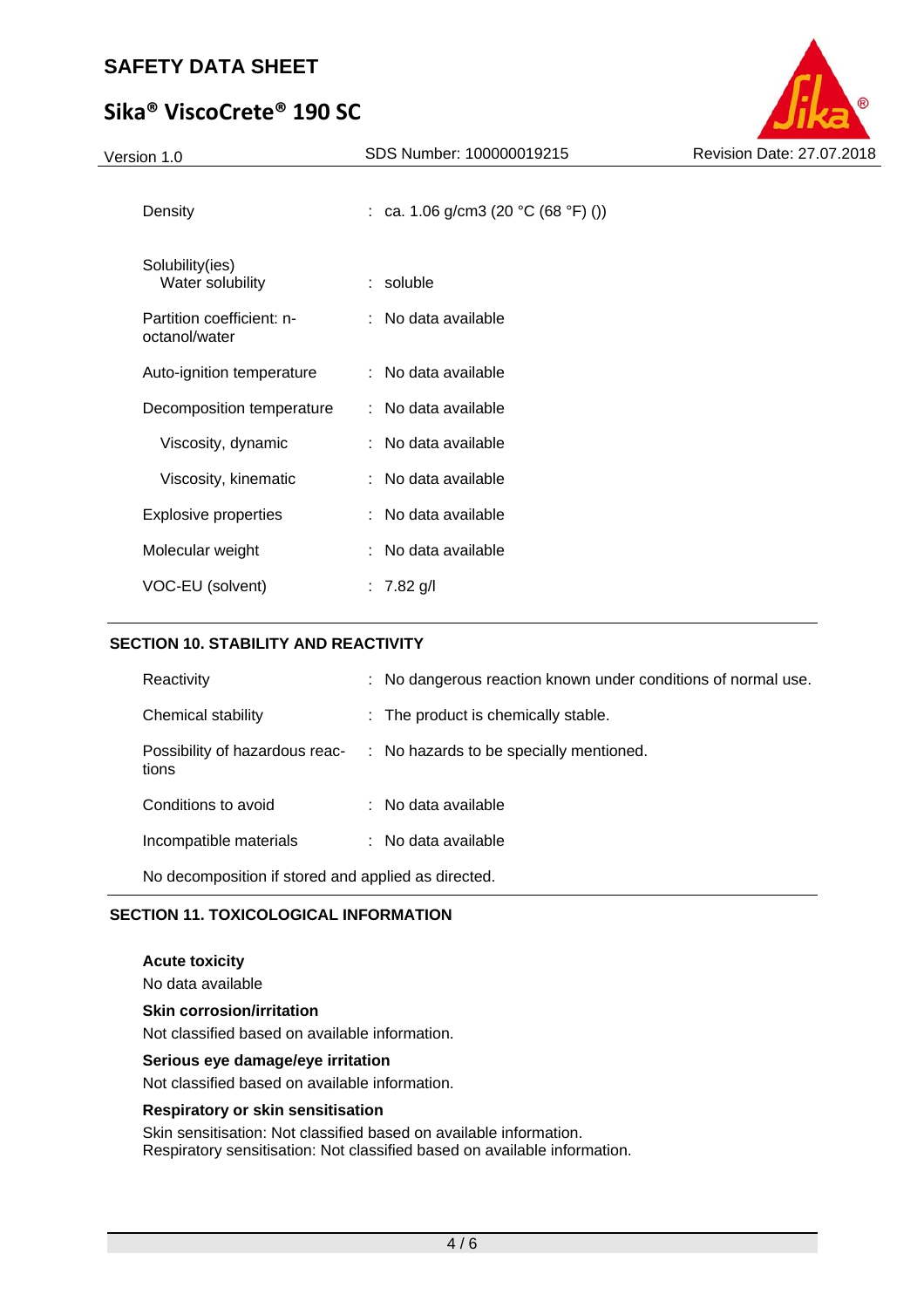# **Sika® ViscoCrete® 190 SC**



### **Chronic toxicity**

**Germ cell mutagenicity**  Not classified based on available information.

### **Carcinogenicity**

Not classified based on available information.

### **Reproductive toxicity**  Not classified based on available information.

**STOT - single exposure**  Not classified based on available information.

### **STOT - repeated exposure**

Not classified based on available information.

### **Aspiration toxicity**

Not classified based on available information.

### **SECTION 12. ECOLOGICAL INFORMATION**

### **Ecotoxicity**

No data available

### **Persistence and degradability**

No data available

**Bioaccumulative potential**  No data available

**Mobility in soil**  No data available

### **Other adverse effects**

#### **Product:**

Additional ecological information : There is no data available for this product.

### **SECTION 13. DISPOSAL CONSIDERATIONS**

#### **Disposal methods**

Contaminated packaging : Empty containers should be taken to an approved waste handling site for recycling or disposal.

### **SECTION 14. TRANSPORT INFORMATION**

**International Regulations IATA-DGR**  Not dangerous goods **IMDG-Code**  Not dangerous goods

### **Transport in bulk according to Annex II of MARPOL 73/78 and the IBC Code**